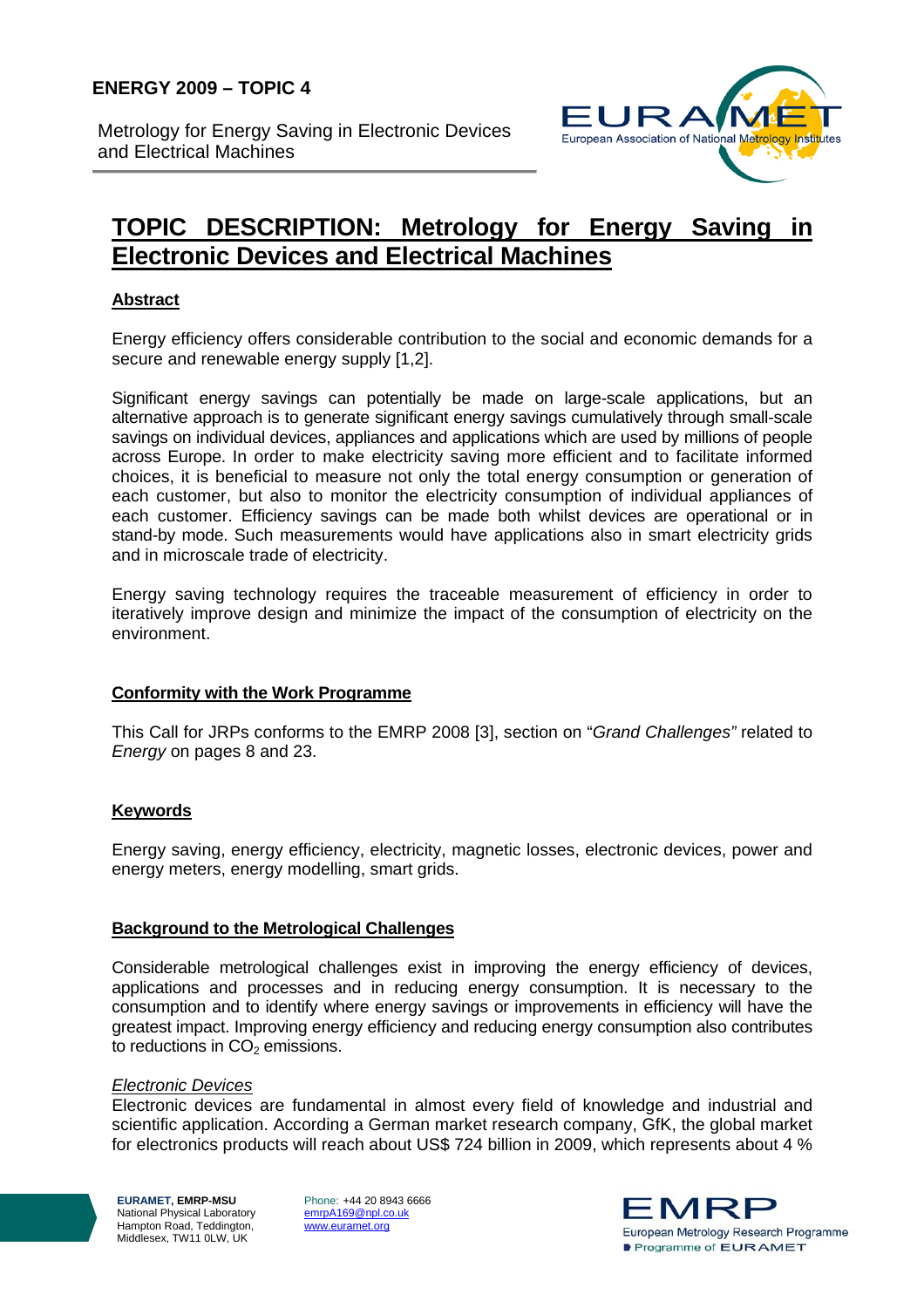growth from 2008. Improved design at the chip level can make a considerable energy saving contribution.

Existing modelling techniques allow behaviour prediction under transient conditions but do not fully account for heat-loss modelling on chip. Thermal coupling among devices affects device performance profoundly and is the cause of additional power losses (mainly heat to the ambient). Furthermore, thermal coupling among devices is responsible for degrading performance, reducing life-time and in consequence is responsible for increased maintenance costs. This modelling needs validation by accurate measurements of energy losses with complex signals.

## *Magnetics*

The increased usage of magnetic materials in energy conversion requires the measurement of the properties for operational conditions not provided by standard methods. Existing normative standards for the measurement of magnetic properties of the materials used in electrical products are not sufficiently detailed and accurate for the energy saving applications currently being developed. Novel magnetic materials enable high efficiency motor drives and generators and the reduction of fuel consumption through environmentally friendly transport. The ability to embed starters/generators within gas turbines is likely to provide a weight saving in the order of 15 %. Typically, a saving of 0.5 % is achieved from a traditional development cycle. New magnetic metrology methods need to be established to provide the material data required. The use of material data, measured under the conditions of use, will shorten the design cycle and reduce the time taken to market. This is particularly important for improvements focused on reducing energy usage.

#### *Standby Power Measurement*

Many household appliances and IT equipment have standby modes of operation. A UK government energy review [4] estimated that ~8 % of the UK's domestic electricity usage arises from devices operating in standby mode. According to European Commission calculations, the new "Ecodesign" regulation [5], which incorporates standby power consumption could eventually save the equivalent of Denmark's annual electricity consumption and prevent up to  $14x10^6$  kg of  $CO<sub>2</sub>$  from entering the atmosphere. Accurate measurement is required to support new EU regulation [6] and emerging normative standards to reduce the standby power of electrical appliances. Household appliances that have a standby mode must be tested to ensure their energy usage is below the level claimed by the manufacturer. The EU will impose limits of 1 W or 2 W on the maximum allowed power consumption for devices operating in standby mode in 2010 and from 2013, the admissible power consumption level will be lowered to 0.5 W or 1 W.

The power consumption of devices in standby mode [4] is variable with time and the current waveform is non-stationary and complex, often tending to consist of low duty cycle pulses. Such signals make power/energy measurements difficult to achieve and unreliable, leading to discrepant results between power meters. New algorithms and power measurement electronics, together with a calibration service for power measurements to IEC62301 need to be developed in order to support these emerging energy saving standards for standby power.

## *Consumption Control*

Controlling and reducing energy consumption requires knowledge of the overall energy consumption, knowledge of the energy consumption of individual devices and applications, reducing the energy consumption of individual device or application and then controlling usage of the device.

Local control of the supply voltage can be used to reduce energy consumption in industrial and domestic installations. Savings can be as high as 15 % but will depend on the nature of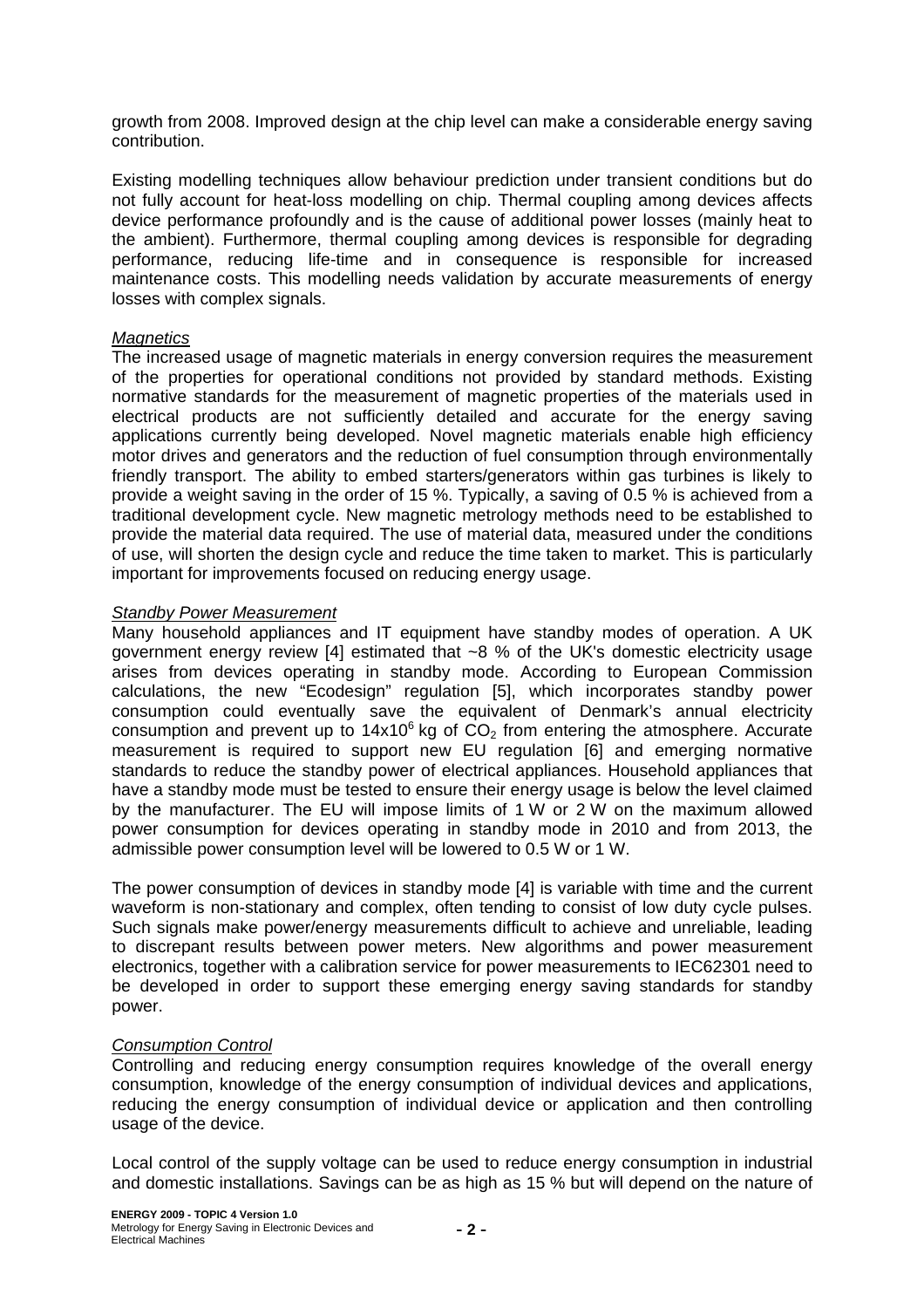the electrical load. Currently the benefit assessment of efficiency involves the interruption of supply and the installation of cumbersome trial equipment – the difficulty and cost of this test is a major barrier to investment. Non-invasive measurement system needs to be developed to assess the benefit on a plant-by-plant basis. Such a system will need to induce small (due to practicality) voltage changes and detect the resulting small energy changes against a background of ambient voltage/power variation caused by normal load switching. In addition, the use of efficiency management software/algorithms can contribute to the reduction of energy consumption. For example, large server farms and data centres invest in cooling of their server rooms. "Smart" software may reduce energy demand and improve efficiency considerably, which require metrological assessment due to the character of the load to the system, which produce broadband harmonic spurs that cannot be accurately measured with conventional watt-hour meters.

## *Efficiency of Electrical Machines*

It is estimated that 30% of the energy produced is consumed by electrical machines in industries. A realistic improvement of approaching 2% in the accuracy of efficiency measurements of electric machines would allow further optimisation of energy use [7] corresponding to a saving in Germany alone of about €300 million and a similar percentage reduction of  $CO<sub>2</sub>$  emission to the atmosphere.

The European Directive 2006/32/EC [7,8] establishes a framework for the setting of the ecodesign requirements for energy-using products and the EC 2/1422/CD:2007-04 part 30 defines efficiency classes of single-speed three-phase cage induction motors. However, the measurement of machine-efficiency cannot be assessed with confidence because there is no traceability for measurement of mechanical power under dynamic conditions and for electrical power for frequencies above 20 kHz and a number of kiloVolts*.* This requires the development of traceable power measurements for mechanical and electrical power up to megawatt levels with wide frequency bandwidth and dynamics (up to tens of kHz and also for on-site applications up to some kV for electrical alternating power) together with measurements of dynamic torque and dynamic rotational frequency in the needed magnitude ranges to ensure traceability of efficiency measurements on electrical machines and drives.

## **Scientific and Technological Objectives**

Proposers should aim to address all of the stated objectives below. However where this is not feasible (i.e. due to budgetary or scientific / technical constraints) this should be clearly stated in the JRP protocol. The objectives are based around the PRT submissions from various institutes. As experts in the field, JRP proposers should establish the current state of the art, which may lead to amendments to the objectives - these should be justified in the JRP proposal.

- Develop improved and validated techniques for measurement of micro powers associated with electronic devices and for localised measurement of electrical energy consumption
- Develop magnetic measurement capabilities to assess the power loss in soft magnetic materials
- Develop methods for low level standby power measurements for electrical devices and appliances
- Develop non-invasive measurement techniques for potential energy savings in industrial /commercial installations and machines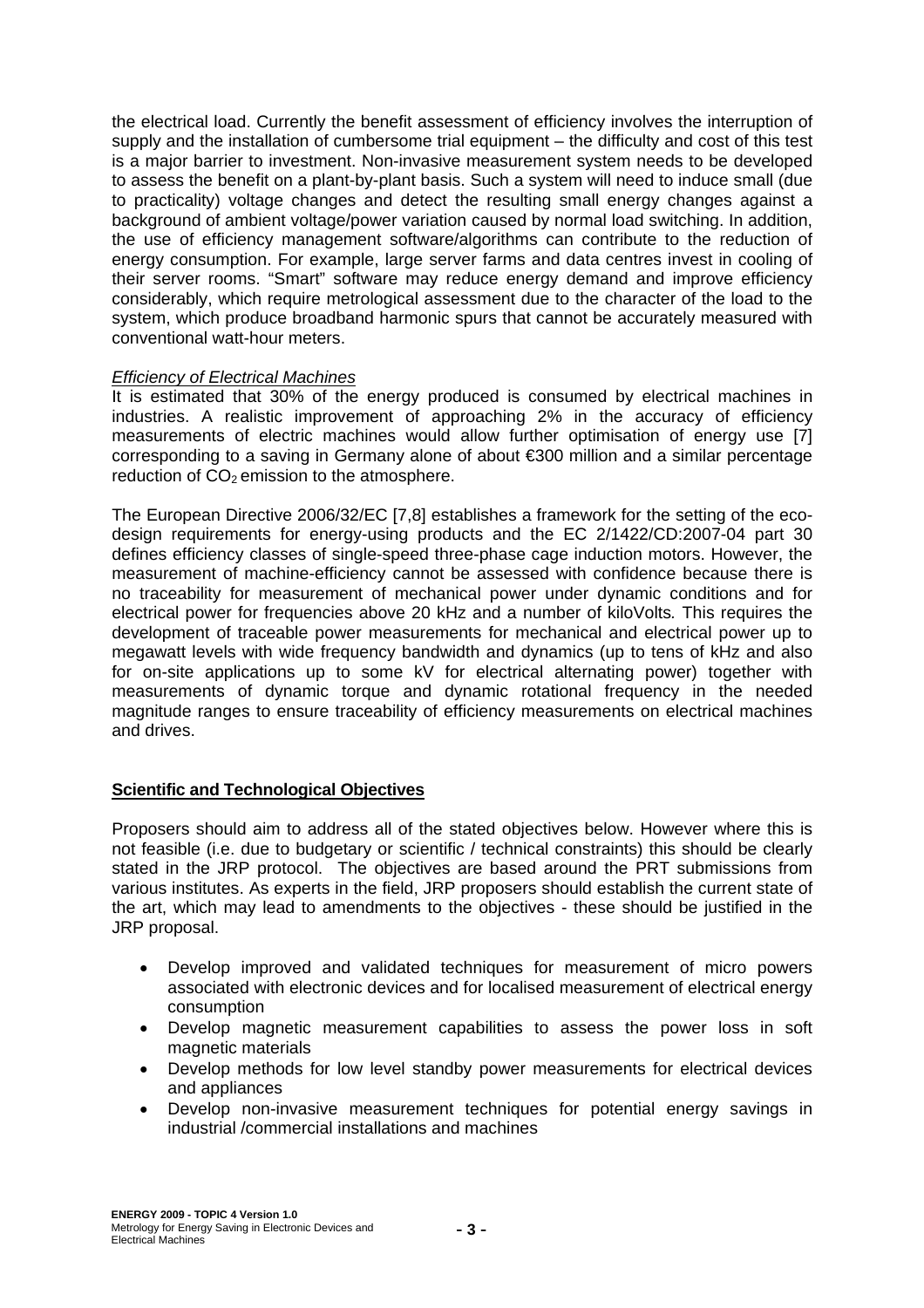### **Potential Impact**

Proposals must demonstrate adequate and appropriate participation/links to the "end user" community. This may be through the inclusion of unfunded JRP partners or collaborators, or by including links to industrial/policy advisory committees, standards committees or other bodies. Evidence of support from the "end user" community (eg letters of support) is encouraged.

Where a European Directive is referenced in the proposal, the relevant paragraphs of the Directive identifying the need for the project should be quoted and referenced. It is not sufficient to quote the entire Directive per se as the rationale for the metrology need. Proposals must also clearly link the identified need in the Directive with the expected outputs from the project.

In your JRP submission please detail the impact that your proposed JRP will have on the following Directives of the European Commission:

"Ecodesign Directive" 2005/32/EC [5]

"Energy end-use efficiency and energy services Directive", 2006/32/EC [8]

You should also detail other Impacts of your proposed JRP as detailed in the document "Guidance for writing a JRP".

In response to the need for standardised measurement techniques you should detail how your JRP results are going to:

- Feed into the development of documentary standards and guidelines through CEN, other standards developing bodies or other appropriate bodies
- Transfer knowledge to industry, regulators and policy makers.

## **Additional information**

The references were provided by PRT submitters; proposers should therefore establish the relevance of any references.

- [1] European Commission's Policy on Energy Efficiency, (http://ec.europa.eu/energy/efficiency/index\_en.htm)
- [2] See http://www.euractiv.com/en/energy-efficiency/eu-stimulus-plan-include-fundsenergy-savings/article-181372
- [3] European Metrology Research Programme. Outline 2008 Edition November 2008 http://www.euramet.org/index.php?eID=tx\_nawsecuredl&u=0&file=fileadmin/docs/EM RP-outline2008.pdf&t=1248796946&hash=9da9ceb781370f04c322ac48068deca5
- [4] "Energy Review: "The Energy Challenge"", July 2006. See http://www.berr.gov.uk/files/file32003.pdf;
- [5] Directive 2005/32/EC of the European Parliament and of the Council of 6 July 2005 establishing a framework for the setting of ecodesign requirements for energy-using products and amending Council Directive 92/42/EEC and Directives 96/57/EC and 2000/55/EC of the European Parliament and of the Council.

http://www.energy.eu/directives/l\_19120050722en00290058.pdf

- [6] IEC62301: 2005 Household electrical appliances Measurement of standby power
- [7] See http://www.energy.eu/#saving;